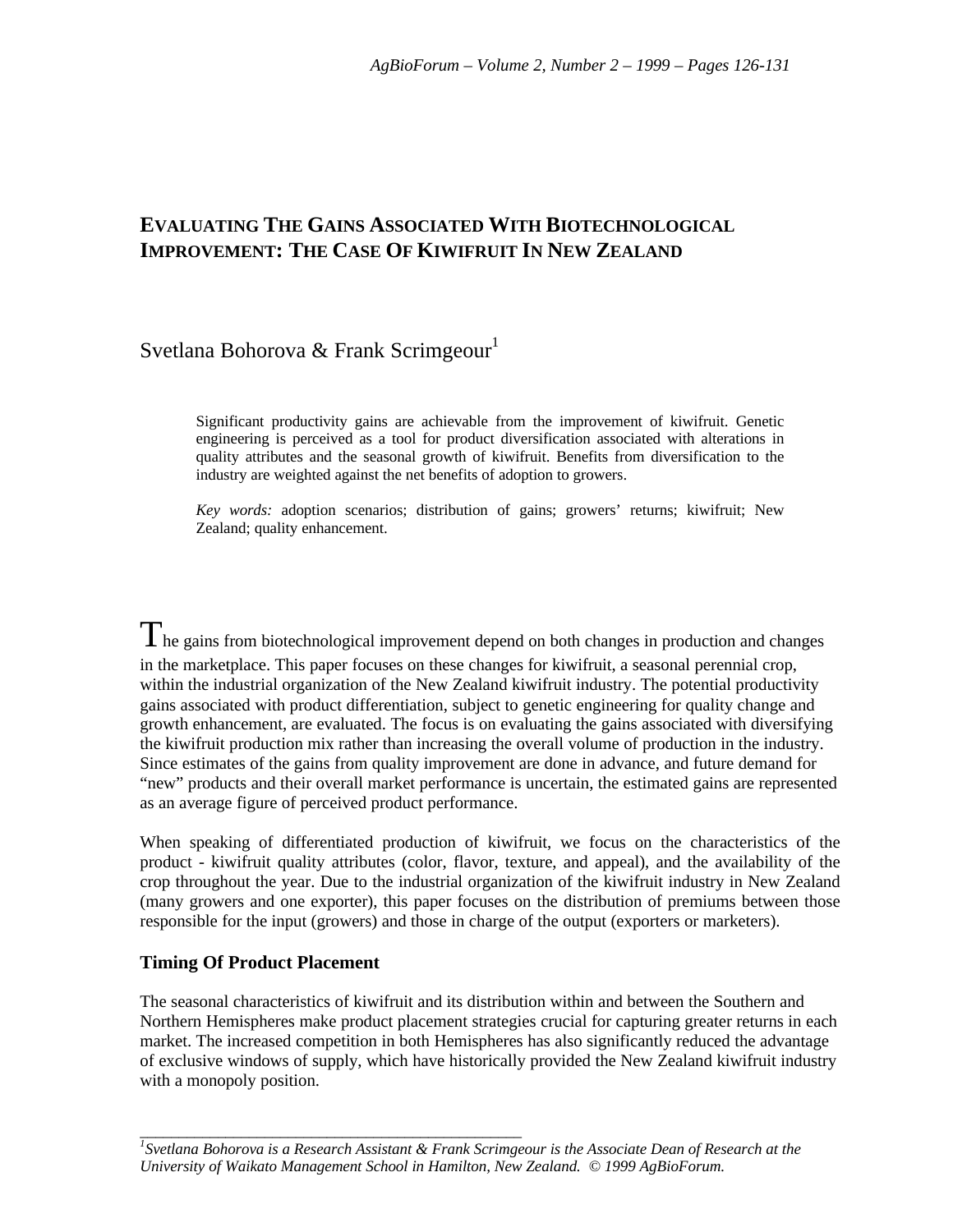Although the degree of overlapping of kiwifruit supplies has increased due to the greater number of competitors, and better storing conditions<sup>1</sup>, an uninterrupted supply of kiwifruit could be profitable. Potential benefits of a year-round supply of New Zealand kiwifruit<sup>2</sup> stem from the strengthening of the distribution links, and the positioning of the product on the marketplace, as well as from greater consumer knowledge of the quality of kiwifruit associated with the ZESPRI brand. Constant market presence implies higher returns due to availability and reduced transaction costs, in contrast to seasonal supplies of kiwifruit.

### **The Scope Of Product Differentiation**

New Zealand's product differentiation approaches are mainly associated with distinguishing the quality of New Zealand Hayward variety kiwifruit when compared with competitors' kiwifruit, rather than with diversification of the varieties used and types of quality kiwifruit produced. Therefore, further quality improvement of the same variety is not likely to provide the industry with a competing edge. Ideally, the mix of kiwifruit types within the ZESPRI brand needs to be further developed. Instead of a single New Zealand kiwifruit, there should be a range of different New Zealand kiwifruit, in order for customers to make their choice on the basis of product attributes rather than linking quality to product origin.

Product differentiation is important because of the loss of appeal of the original kiwifruit (demandside factor), and the lack of diversification in the intrinsic characteristics of the fruit (supply-side factor). This implies that supply-side determinants are lagging behind rapidly changing consumer preferences, resulting in considerable losses in both consumer and producer surpluses. It also suggests that the scope of product differentiation should be determined by the rate of change in consumer preferences and the production capacity of the industry for new product development.

The lack of product-specific differentiation provides the incentives for diversification of kiwifruit varieties for specific quality attributes. With a change in the production  $mix^3$  across different product types a greater profitability margin, in general, and greater marginal returns for each specific type of kiwifruit, should be expected. These gains should be achieved while providing the consumer with greater choice of fresh kiwifruit.

## **Simulation Analysis Of The Effects Of Product Differentiation On The Economics Of Growing Kiwifruit**

The potential market performance of two new kiwifruit varieties is evaluated (Variety B with capacity for early maturation, and Variety C novelty kiwifruit with alterations to flavor and color) through a number of grower-specific and industry-wide adoption scenarios. The changes in the volume of each variety produced, including the old Variety A (i.e., the distribution of the product mix across the different varieties), are then linked to variety- and market-specific elasticity figures. This analysis is undertaken in order to generate an approximate figure of the average market potential of the new kiwifruit varieties. The price premium generated is subsequently analyzed within a number of distribution scenarios in order to evaluate possible orchard-gate returns, and link these to adoption decisions. The simulation model is based on qualitative assumptions drawn from the past performance of the New Zealand kiwifruit industry.

The underlying approaches to conducting the simulation analysis focus on a number of relationships:

• *On-Orchard* - scenario-specific net present value (NPV) analysis for determining required growers' returns for adoption;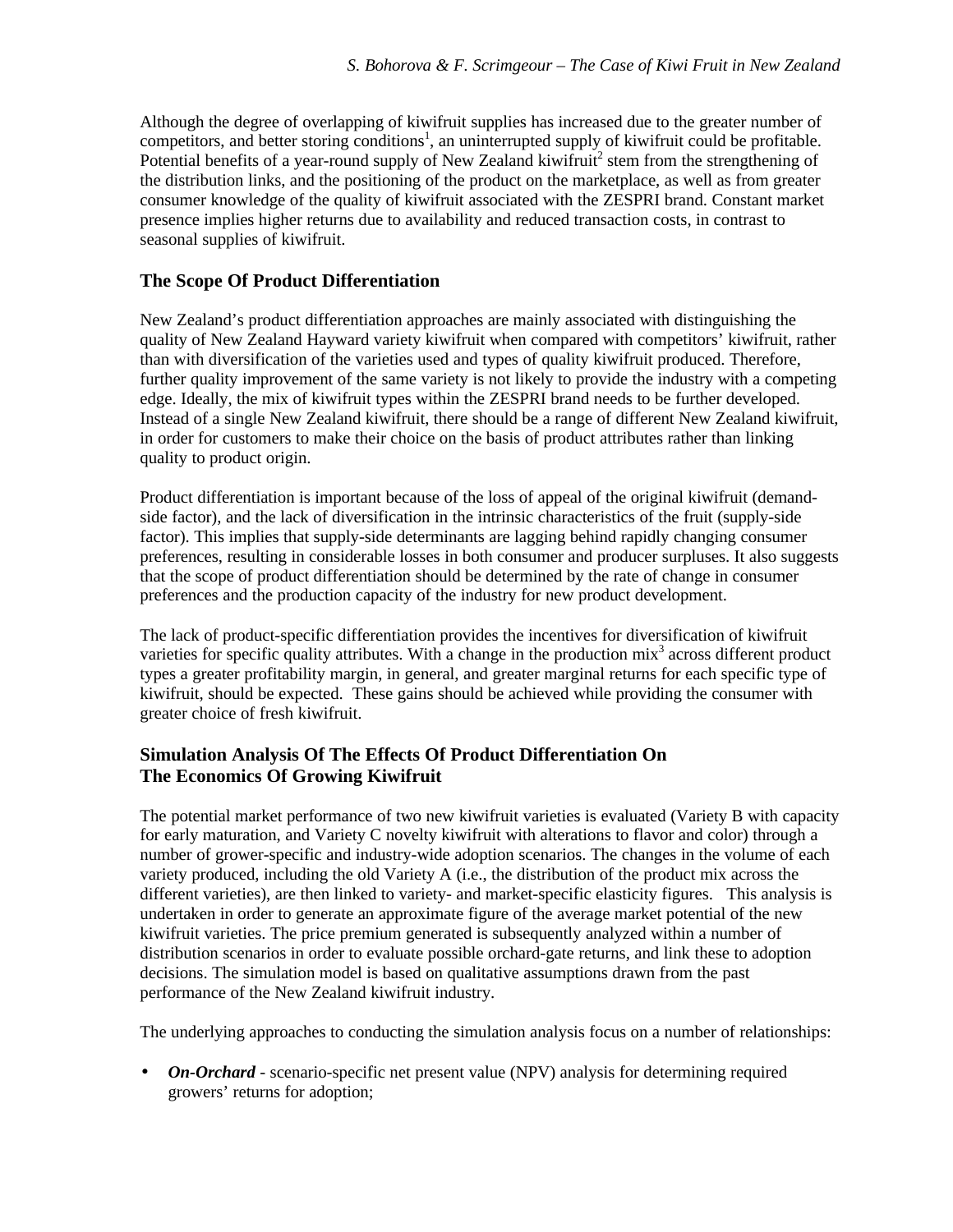- *Industry* scenario-specific (product-specific) distribution of volume produced and exported;
- *Market* simulation of market- and product-specific premiums associated with qualitative assumptions;
- *Distribution of gains from product diversification* simulation of the distribution of gains between the exporters/marketers and the growers, and the impacts for future production.

### **On-Orchard Adoption Strategies**

Growing a new variety involves decisions regarding not only the type of variety to be grown, but also the allocation of land across different varieties. The grower's decision whether to grow a new variety (B or C) is mainly influenced by the magnitude of expected returns associated with growing a new variety. The grower would only adopt if the NPV of growing a new variety is greater or equal to the NPV of no adoption, including a risk allowance to account for uncertainties. Thus, adoption is associated with the amount of risk a grower is willing to undertake, the type of variety to be adopted, and the potential gains associated with growing this variety. The present value of the stream of future returns is an important indicator of the likelihood of adoption.

#### **Industry Production Potential**

This research focuses on diversification within current production volumes (i.e., changes in the product mix) rather than the increase in the total volume of kiwifruit produced and exported. Therefore, if a new variety is adopted, the production of some (or all) of the old variety will be foregone.

#### **Market Potential**

In order to evaluate the market potential of the new types of kiwifruit, assumptions are made about the specific market characteristics and the return expectations in each market. The performance of each variety (or product) type is dependent on the intrinsic characteristics (i.e., quality attributes) of the product; the time of product placement on the market; the number and strength of competitors at each market; the market-specific (seasonal) elasticity of demand; and the volume of each product supplied to the main export centers. While Variety B's premium generation is linked to its novelty characteristics and consumer preferences for a new and different product, Variety C's performance is associated with premiums dependent on time of placement in each market, rather than a change in the product's attributes. Japan, Europe<sup>4</sup>, and the United States (U.S.) are the chosen markets for simulating premium prices. Each market is composed of segments with different consumer preferences and, thus, willingness to pay different prices for different product features.

The goal of the simulation analysis is to establish credible and economically sound relationships between variety type and market-specific premium prices. However, due to the availability of highly aggregated data our approach relies on known information and model assumptions associated with industry adoption scenarios. For example, available information includes the total volume of kiwifruit exported in 1997 which was 56.7 million trays, and its distribution across the main markets which was 27% in Japan, 56% in Europe, 9% in the U.S., and 8% in the rest of the world. By establishing variety and market specific volume allocations of kiwifruit, we are able to generate a set of disaggregated data useful for simulating market relationships. Table 1 summarizes one production scenario across markets and product types<sup>5</sup>.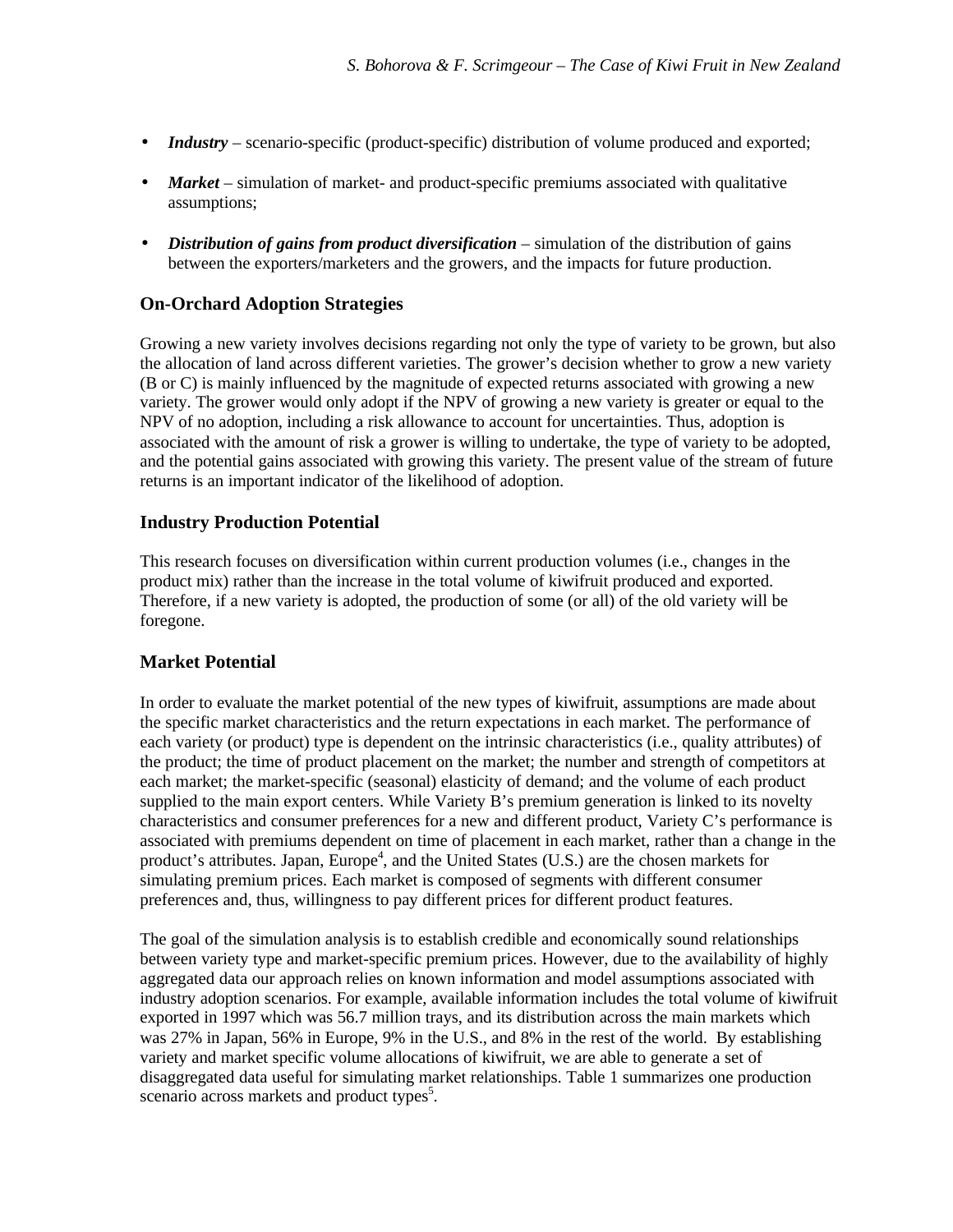| <b>Total Market Distributions</b> |               |            | <b>Market and Variety Specific Distributions</b> |                              |               |                           |               |                           |  |
|-----------------------------------|---------------|------------|--------------------------------------------------|------------------------------|---------------|---------------------------|---------------|---------------------------|--|
| <b>Market</b>                     | $\frac{0}{0}$ | Volume     | $\frac{6}{6}$                                    | <b>Variety A</b><br>$(50\%)$ | $\frac{6}{6}$ | <b>Variety B</b><br>(25%) | $\frac{0}{0}$ | <b>Variety C</b><br>(25%) |  |
| <b>Japan</b>                      | 27            | 15,309,000 | 27                                               | 7,654,3,500                  | 30            | 4,252,500                 | 24            | 3,402,000                 |  |
| <b>Europe</b>                     | 56            | 31,752,000 | 56                                               | 15,876,000                   | 56            | 7,938,000                 | 56            | 7,938,000                 |  |
| <b>USA</b>                        | 9             | 5,103,000  | 9                                                | 2,551,500                    | 13            | 1,842,750                 | 5             | 708,750                   |  |
| <b>ROW</b>                        | 8             | 4,536,000  | 8                                                | 2,268,000                    | 1             | 141,750                   | 15            | 2,126,250                 |  |
| <b>Total</b>                      | 100           | 56,700,000 | 100                                              | 28,350,000                   | 100           | 14,175,000                | 100           | 14,175,000                |  |

**Table 1. Distribution of Total Exports by Variety Type and Export Markets.**

Table 1 assumes an industry adoption rate of 50% for variety A, a 25% adoption rate for variety B, and 25% adoption rate for variety C. In the above scenario, variety A follows the same distribution pattern as the aggregate level. However, variety B and C are distributed differently across markets at the disaggregated level. For example, 30% of variety B is exported to Japan compared to 27% for the aggregate of all varieties. Only Europe imports the same disaggregated percentage across all varieties.

Table 2 shows a range of prices across markets and variation for food production scenarios. In general, compared to the case of no adoption, the average market-specific prices are higher (see the percentages presented in the brackets). For example, the average price for all three varieties is 33% higher in European markets than with no adoption of biotechnology. The average market, product and scenario-specific prices (i.e., the world average) are also higher than under the no adoption scenario. For example, in the case of scenario 2 the average price is 70% higher across all varieties than under the case of no adoption. The marginal differences in prices between scenarios are mainly due to the effect of quantity changes, suggesting that the lower the proportion of adoption of the new varieties, the higher the prices they are likely to capture in each market and, thus, the higher the overall world average market prices.

# **Conclusions**

This paper evaluates potential future developments in the New Zealand kiwifruit industry, associated with the use of genetic engineering for the provision of product quality and diversity. The results of the simulation analysis are intended to be an indication of the potential, as well as limitations, of the type of product differentiation chosen to maximize industry returns.

The model and the simulation analysis provide a framework for future detailed analysis of the economics of utilizing genetic engineering for quality enhancement and product diversification within the kiwifruit industry. This analysis could be further augmented by the provision of specific raw data on variety and market specific production, distribution, and prices. It should also be supported by conducting a formal econometric analysis for identifying numerical coefficients to substantiate the relationships between dependent and explanatory variables presented (in a qualitative fashion) in the simulation analysis. A quantitative link between product quality attributes and specific consumer preferences would thus substantiate adoption decisions.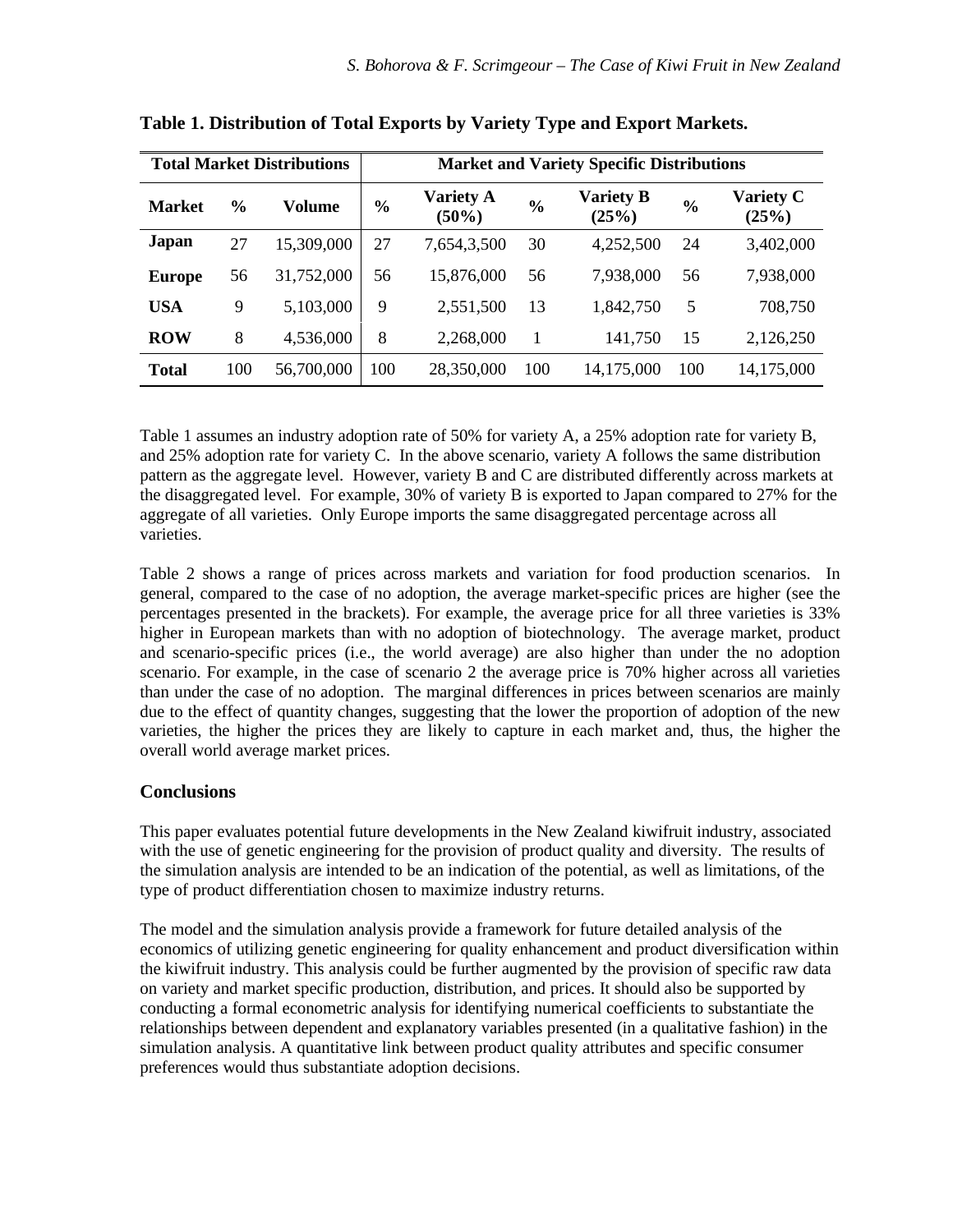| <b>Variety Type</b><br><b>Japan</b> |                                        | <b>Europe</b> | <b>USA</b> | <b>Row</b> | World<br><b>Average</b> |  |  |  |  |  |
|-------------------------------------|----------------------------------------|---------------|------------|------------|-------------------------|--|--|--|--|--|
|                                     | NO ADOPTION: 100% VA                   |               |            |            |                         |  |  |  |  |  |
| $\mathbf A$                         | \$8.45                                 | \$6.00        | \$5.56     | \$5.00     | \$6.25                  |  |  |  |  |  |
|                                     | SCENARIO 1: 50% VA, 25% VB, 25% VC     |               |            |            |                         |  |  |  |  |  |
| A                                   | \$13.77                                | \$7.02        | \$7.39     | \$6.65     | \$8.71                  |  |  |  |  |  |
| $\bf{B}$                            | \$28.81                                | \$9.78        | \$10.62    | \$8.25     | \$14.37                 |  |  |  |  |  |
| $\overline{C}$                      | \$12.84                                | \$7.14        | \$7.17     | \$6.75     | \$8.48                  |  |  |  |  |  |
| <b>Average Price</b>                | \$18.47                                | \$7.98        | \$8.39     | \$7.22     | \$10.52                 |  |  |  |  |  |
| (% increase)                        | (119%)                                 | (33%)         | (51%)      | (44%)      | (68%)                   |  |  |  |  |  |
|                                     | SCENARIO 2: 60% VA, 20% VB, 20% VC     |               |            |            |                         |  |  |  |  |  |
| $\mathbf{A}$                        | \$12.68                                | \$6.78        | \$7.06     | \$6.35     | \$8.22                  |  |  |  |  |  |
| $\bf{B}$                            | \$30.34                                | \$10.02       | \$11.23    | \$8.25     | \$14.96                 |  |  |  |  |  |
| $\mathbf C$                         | \$13.10                                | \$7.20        | \$7.23     | \$7.10     | \$8.66                  |  |  |  |  |  |
| <b>Average Price</b>                | \$18.71                                | \$8.00        | \$8.51     | \$7.23     | \$10.61                 |  |  |  |  |  |
| (% increase)                        | (121%)                                 | (33%)         | (53%)      | (45%)      | (70%)                   |  |  |  |  |  |
|                                     | SCENARIO 3: 75% VA, 12.5% VB, 12.5% VC |               |            |            |                         |  |  |  |  |  |
| $\mathbf A$                         | \$11.07                                | \$6.48        | \$6.51     | \$5.85     | \$7.48                  |  |  |  |  |  |
| $\bf{B}$                            | \$32.70                                | \$10.38       | \$12.07    | \$8.30     | \$15.86                 |  |  |  |  |  |
| $\mathbf C$                         | \$13.44                                | \$7.32        | \$7.28     | \$7.55     | \$8.90                  |  |  |  |  |  |
| <b>Average Price</b>                | \$19.07                                | \$8.06        | \$8.62     | \$7.23     | \$10.75                 |  |  |  |  |  |
| (% increase)                        | (126%)                                 | (34%)         | (55%)      | (45%)      | (72%)                   |  |  |  |  |  |
|                                     | SCENARIO 4: 90% VA, 5% VB, 5% VC       |               |            |            |                         |  |  |  |  |  |
| $\mathbf{A}$                        | \$9.55                                 | \$6.18        | \$5.95     | \$5.35     | \$6.76                  |  |  |  |  |  |
| $\bf{B}$                            | \$35.07                                | \$10.74       | \$12.95    | \$8.30     | \$16.77                 |  |  |  |  |  |
| $\mathbf C$                         | \$13.86                                | \$7.44        | \$7.34     | \$8.00     | \$9.16                  |  |  |  |  |  |
| <b>Average Price</b>                | \$19.49                                | \$8.12        | \$8.75     | \$7.22     | \$10.90                 |  |  |  |  |  |
| (% increase)                        | (131%)                                 | (35%)         | (57%)      | (44%)      | (74%)                   |  |  |  |  |  |

**Table 2. Approximation To Market And Variety Specific Prices Per Tray.**

# **Endnotes**

<sup>1</sup>"Kiwifruit will keep in most cases for up to 6 months [even though it is technically feasible to extend the storage period to 9 months] and its physiological make-up is such that cold storage will not affect its quality providing certain precautions are taken" (OECD, 1990, p.6).